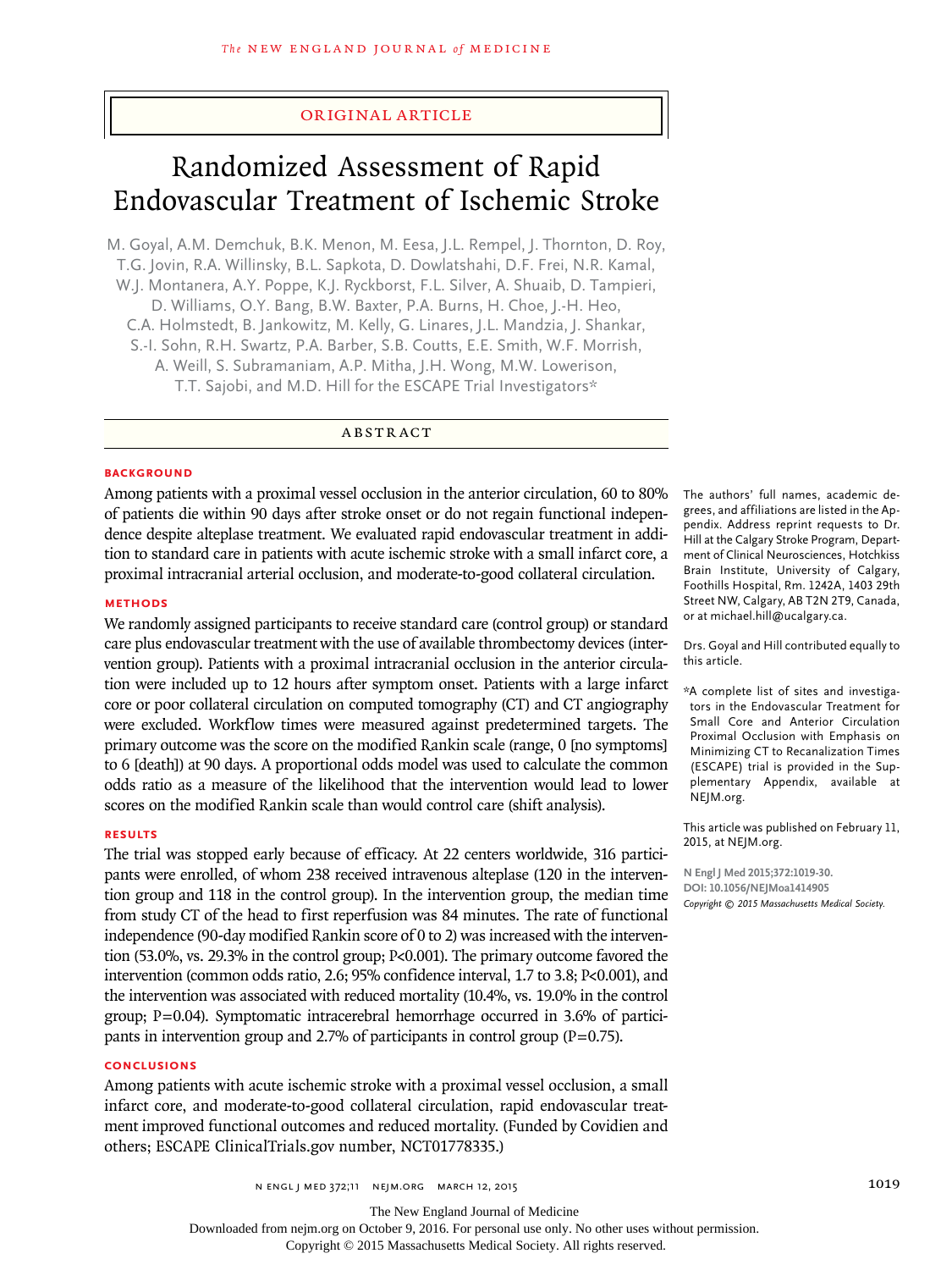I<br>intr schemic stroke is a devastating condition with a high burden of neurologic disability and death. As a systemic treatment, intravenous alteplase has been shown to be better than conservative care.<sup>1,2</sup> Among patients with a proximal vessel occlusion in the anterior circulation, 60 to 80% of patients die within 90 days after stroke onset or do not regain functional independence despite alteplase treatment.3,4 The major reason for the limited efficacy of alteplase is the modest rate of early reperfusion among patients with a large-vessel occlusion.5,6

Local treatment of large-vessel occlusion began with intraarterial delivery of thrombolytic drugs.7 The Prolyse in Acute Cerebral Thromboembolism (PROACT) II study was the first positive trial of endovascular treatment involving patients with angiographically visualized occlusion of the middle cerebral artery.8 Unfortunately, subsequent trials did not confirm the clinical benefit even with the addition of firstgeneration thrombectomy devices.3,9,10 Key lessons learned from these previous trials are the need for proof of proximal vessel occlusion,<sup>11</sup> rapid and effective imaging methods to exclude patients with a large infarct core,<sup>12-14</sup> an efficient workflow to achieve fast recanalization,<sup>15,16</sup> and high reperfusion rates.17-19

Recent studies have shown the superiority of retrievable stents over the previous generation of thrombectomy devices.17,18 The recently reported Multicenter Randomized Clinical Trial of Endovascular Treatment for Acute Ischemic Stroke in the Netherlands (MR CLEAN) used this technology, and the results of that trial showed clinical benefit with endovascular treatment.4 The Endovascular Treatment for Small Core and Anterior Circulation Proximal Occlusion with Emphasis on Minimizing CT to Recanalization Times (ESCAPE) trial was designed to test whether patients with acute ischemic stroke, who were selected on the basis of results of computed tomography (CT) and CT angiography (CTA), would benefit from rapid endovascular treatment involving contemporary endovascular techniques.<sup>20</sup>

## **METHODS**

## **Trial Design**

The ESCAPE trial was a multicenter, prospective, randomized, open-label, controlled trial with blinded outcome evaluation (PROBE design).<sup>20</sup> Participants were assigned, in a 1:1 ratio, to receive endovascular treatment plus guideline-based care (intervention group) or guideline-based care alone (control group) (see the Methods section in the Supplementary Appendix, available with the full text of this article at NEJM.org). This academicinvestigator–initiated trial was designed to answer a practical question regarding a patient with acute ischemic stroke who has just undergone neurovascular imaging with noncontrast CT and CTA: "Should this patient undergo endovascular thrombectomy?" (Fig. S3 in the Supplementary Appendix).

The trial was monitored by an independent data and safety monitoring board. The study funders, including Covidien, were not involved in the design or conduct of the study, the preparation or review of the protocol, the collection or analysis of the data, or the preparation or review of the manuscript. All the authors collected data, provided comments on the analysis, contributed to the writing of the manuscript, and were independent of the sponsors. All the authors vouch for the accuracy and completeness of the data and data analyses and for the fidelity of this report to the study protocol, available at NEJM.org.

Sites were selected for participation after visits by the principal investigators and documentation of fast treatment times and efficient workflow. The principal investigator at each site signed a formal letter stating a commitment to attempt to enroll consecutive patients who were eligible for the ESCAPE trial.<sup>21</sup> The ethics board at each site approved the trial. In jurisdictions where it was permitted, the consent process was deferred when the participant lacked the capacity to provide consent and a legally authorized representative was unavailable.

Randomization was performed with the use of a real-time, dynamic, Internet-based, randomized minimization procedure (minimal sufficient balance method)<sup>22</sup> to achieve distribution balance with regard to age, sex, baseline National Institutes of Health Stroke Scale (NIHSS) score (range, 0 to 42, with higher scores indicating greater stroke severity), site of arterial occlusion, baseline Alberta Stroke Program Early Computed Tomography Score (ASPECTS), and status with respect to intravenous alteplase treatment. The ASPECTS scale is a 10-point scoring system to quantify early ischemic changes in the middle-cerebral-artery territory, with a score of 10 indicating normal and 1 point subtracted for each abnormal region (details are available at www.aspectsinstroke.com).<sup>23,24</sup>

The New England Journal of Medicine

Downloaded from nejm.org on October 9, 2016. For personal use only. No other uses without permission.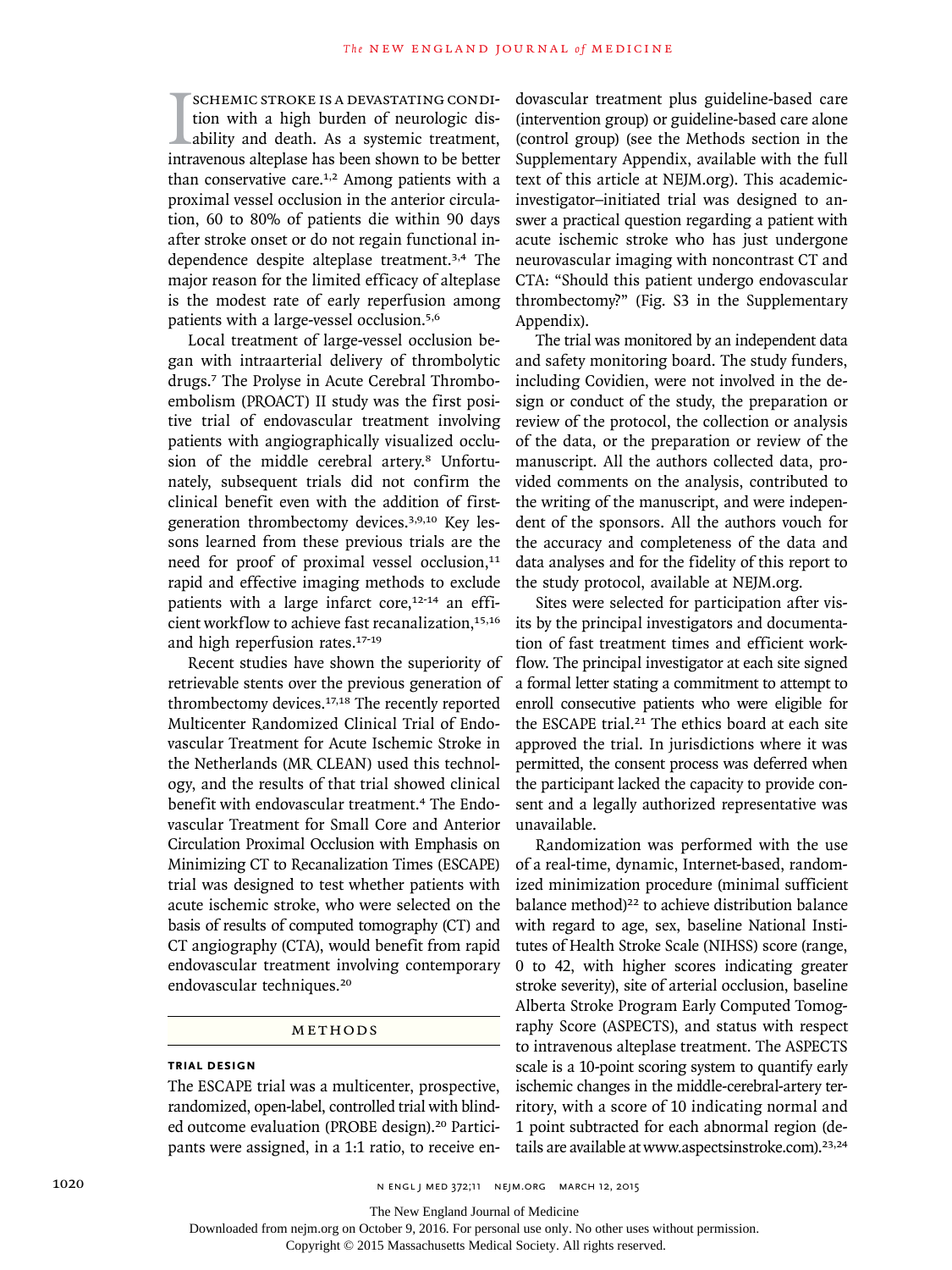### **Participants**

Eligible participants were adults (no upper-age limit) with a disabling ischemic stroke who had been functioning independently in the community (score on the Barthel Index [range, 0 to 100, with higher scores indicating a greater ability to complete activities of daily living] ≥90) before the stroke. Enrollment could occur up to 12 hours after the onset of stroke symptoms. Noncontrast CT and CTA (preferably multiphase) were performed to identify participants with a small infarct core, an occluded proximal artery in the anterior circulation, and moderate-to-good collateral circulation.14,25-28 Multiphase CTA is less vulnerable to patient motion than CT perfusion, requires no additional contrast, and allows for quick determination of collateral status<sup>12</sup> (Fig. S2 in the Supplementary Appendix). The use of magnetic resonance imaging for patient selection was discouraged. A small infarct core was defined as an ASPECTS of 6 to 10. Proximal artery occlusion in the anterior circulation was defined as occlusion of the middle-cerebral-artery trunk and its immediate branches, with or without intracranial occlusion of the internal carotid artery (Fig. S4 in the Supplementary Appendix). Moderate-togood collateral circulation was defined as the filling of 50% or more of the middle-cerebralartery pial arterial circulation on CTA (preferably on multiphase CTA).

Imaging was performed at the endovascular center; for patients transferred from other hospitals, imaging was repeated. Before and during screening, participants were treated with intravenous alteplase when clinically appropriate as part of standard care (Fig. S3 in the Supplementary Appendix). We did not keep a log of patients who were screened for the trial.<sup>29</sup>

#### **Treatments**

Participants in the intervention group underwent rapid endovascular treatment. A cerebral angiogram was obtained. The neurointerventionist used available thrombectomy devices to achieve reperfusion. The use of retrievable stents was recommended. During thrombus retrieval, suction through a balloon guide catheter in the relevant internal carotid artery was also recommended. The control group received the current standard of care as described in the Canadian or local guidelines for the management of acute stroke<sup>30,31</sup> (see the Methods section in the Supplementary Appendix). Participants in both groups received intravenous alteplase within 4.5 hours after the onset of stroke symptoms if they met accepted local guidelines for intravenous alteplase treatment.

Weekly monitoring of imaging and treatment speed, with regular feedback to sites by teleconference, ensured adherence to participant eligibility criteria and workflow metrics. Guidance on rapid, effective endovascular treatment and high-quality imaging methods was provided. The target time from study noncontrast CT to groin puncture was 60 minutes or less and from study noncontrast CT to first reperfusion (defined as first reflow in the middle cerebral artery) was 90 minutes or less. These aggressive targets were chosen to emphasize speed and ensure rapid imaging acquisition and interpretation, quick transfer of patients to the angiography suite, and fast reperfusion. If there were clear patient-related factors (e.g., vessel tortuosity) or workflow factors (e.g., unavailability of the intervention team) that would prevent meeting the time targets, it was recommended that patients not be enrolled.

### **Clinical Assessments and Outcomes**

All participants had standard assessments of demographic characteristics, medical history, laboratory values, and stroke severity (NIHSS score). Details of the assessments have been published previously20 and are also available in the study protocol. The primary outcome — the score on the modified Rankin scale at 90 days after randomization — was assessed by trained personnel who were unaware of the treatment-group assignments. The modified Rankin scale is a graded interval scale (range, 0 [no symptoms] to 6 [death]) for the assessment of neurologic functional disability.32 Secondary and safety outcomes included early recanalization and reperfusion, intracranial hemorrhage, angiographic complications, neurologic disability at 90 days, and death. Interpretation of the imaging was performed at an external core laboratory by personnel who were unaware of the treatment-group assignments (when they interpreted the CT images), clinical data, and outcomes. External, independent clinical monitors validated the clinical data.

### **Statistical Analysis**

The trial was powered to detect a shift in the distribution of scores on the modified Rankin scale at 90 days between the intervention and control groups, with scores of 5 (bedbound with severe disability) and 6 (death) combined, with

The New England Journal of Medicine

Downloaded from nejm.org on October 9, 2016. For personal use only. No other uses without permission.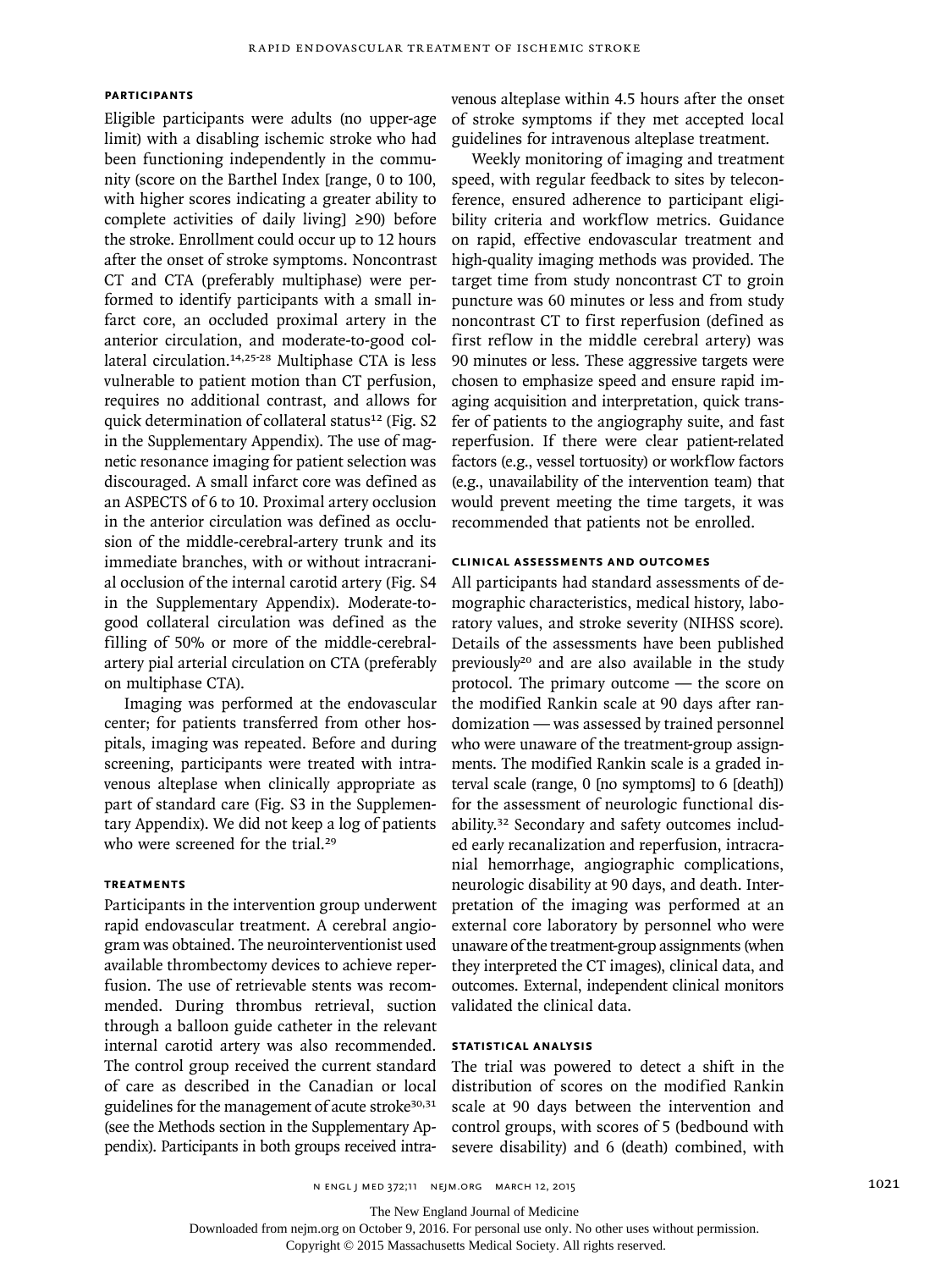the assumption that the differential effect would lead to a common odds ratio (indicating the odds of improvement of 1 point on the modified Rankin scale) of 1.8. A total required sample of 500 participants was anticipated. One formal interim analysis after the enrollment of 300 participants was planned. The stopping rule for efficacy was defined with the use of O'Brien–Fleming boundaries on the binary outcome of a modified Rankin score at 90 days of 0 to 2 versus 3 to 6.20 The primary analysis was unadjusted and was performed in the intention-to-treat population. P values of less than 0.05 were considered to indicate statistical significance, and all tests of hypotheses were twosided. No adjustments were made for multiple

comparisons. Adjusted estimates of effect were calculated, with adjustment for age, sex, baseline NIHSS score, baseline ASPECTS, location of occlusion (internal carotid artery plus middle cerebral artery vs. middle cerebral artery only), and status with respect to intravenous alteplase treatment (yes vs. no). The assessment of effect modification (heterogeneity of treatment effect) was performed with the inclusion of multiplicative interaction terms. All analyses were performed with the use of Stata software, version 12.1 (StataCorp). Figures were drawn with the use of both Stata software, version 12.1, and R software (R Development Core Team 2014, www.r-project.org). Further details are provided in the statistical analysis plan (available at NEJM.org).

| Table 1. Baseline Characteristics and Process Measures.*      |                             |                        |  |  |
|---------------------------------------------------------------|-----------------------------|------------------------|--|--|
| Variable                                                      | Intervention<br>$(N = 165)$ | Control<br>$(N = 150)$ |  |  |
| Demographic characteristics                                   |                             |                        |  |  |
| $Age - yr$                                                    |                             |                        |  |  |
| Median                                                        | 71                          | 70                     |  |  |
| Interquartile range                                           | $60 - 81$                   | $60 - 81$              |  |  |
| Female sex - no. (%)                                          | 86 (52.1)                   | 79 (52.7)              |  |  |
| White race - no. $(%)\uparrow$                                | 144 (87.3)                  | 131 (87.3)             |  |  |
| Medical history - no. (%)                                     |                             |                        |  |  |
| Hypertension                                                  | 105(63.6)                   | 108 (72.0)             |  |  |
| Diabetes mellitus                                             | 33 (20.0)                   | 39 (26.0)              |  |  |
| Atrial fibrillation                                           | 61 (37.0)                   | 60 (40.0)              |  |  |
| Clinical characteristics                                      |                             |                        |  |  |
| NIHSS score;                                                  |                             |                        |  |  |
| Median                                                        | 16                          | 17                     |  |  |
| Interquartile range                                           | $13 - 20$                   | $12 - 20$              |  |  |
| Systolic blood pressure at hospital arrival - mm Hg           |                             |                        |  |  |
| Median                                                        | 147                         | 146                    |  |  |
| Interquartile range                                           | $131 - 159$                 | $125 - 169$            |  |  |
| Glucose level at hospital arrival - mmol/liters               |                             |                        |  |  |
| Median                                                        | 6.6                         | 6.7                    |  |  |
| Interquartile range                                           | $5.8 - 7.7$                 | $5.7 - 7.8$            |  |  |
| Imaging characteristics                                       |                             |                        |  |  |
| ASPECTS on CT - median (interquartile range)                  | $9(8-10)$                   | $9(8-10)$              |  |  |
| Location of occlusion on CTA - no./total no. (%)              |                             |                        |  |  |
| ICA with involvement of the M1 middle-cerebral-artery segment | 45/163 (27.6)               | 39/147 (26.5)          |  |  |
| M1 or all M2 middle-cerebral-artery segments                  | 111/163(68.1)               | 105/147(71.4)          |  |  |
| Single M2 middle-cerebral-artery segment                      | 6/163(3.7)                  | 3/147(2.0)             |  |  |
| Ipsilateral cervical carotid occlusion - no. (%)              | 21(12.7)                    | 19(12.7)               |  |  |

The New England Journal of Medicine

Downloaded from nejm.org on October 9, 2016. For personal use only. No other uses without permission.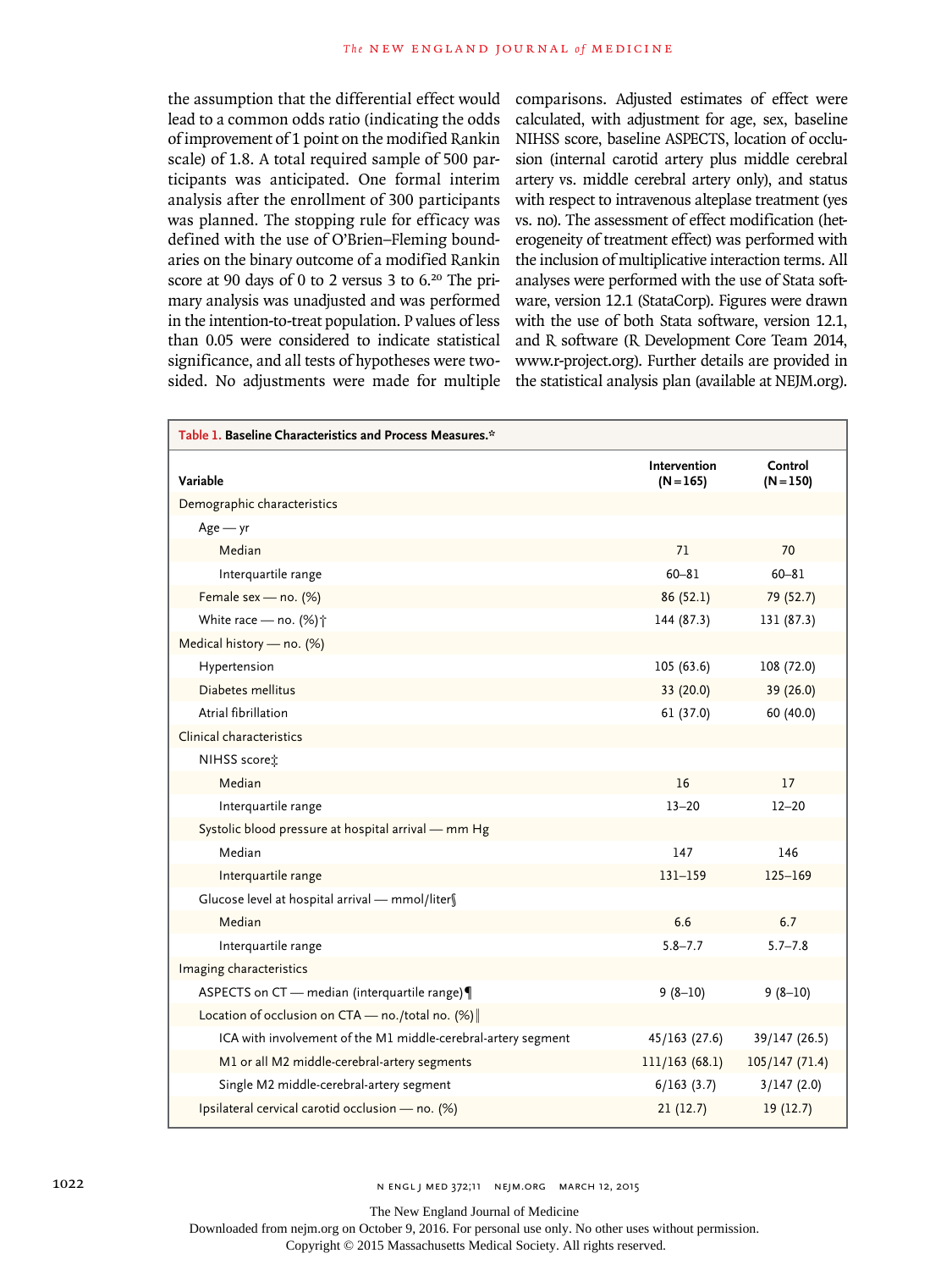#### R apid Endovascular Treatment of Ischemic Stroke

| Table 1. (Continued.)                 |                             |                        |
|---------------------------------------|-----------------------------|------------------------|
| Variable                              | Intervention<br>$(N = 165)$ | Control<br>$(N = 150)$ |
| Process times - min**                 |                             |                        |
| Stroke onset to randomization         |                             |                        |
| Median                                | 169                         | 172                    |
| Interquartile range                   | 117-285                     | 119-284                |
| Stroke onset to study CT              |                             |                        |
| Median                                | 134                         | 136                    |
| Interquartile range                   | $77 - 247$                  | $76 - 238$             |
| Stroke onset to start of IV alteplase |                             |                        |
| Median                                | 110                         | 125                    |
| Interquartile range                   | $80 - 142$                  | $89 - 183$             |
| Study CT to groin puncture            |                             |                        |
| Median                                | 51                          |                        |
| Interquartile range                   | $39 - 68$                   |                        |
| Study CT to first reperfusion         |                             |                        |
| Median                                | 84                          |                        |
| Interquartile range                   | $65 - 115$                  |                        |
| Stroke onset to first reperfusion ++  |                             |                        |
| Median                                | 241                         |                        |
| Interquartile range                   | 176-359                     |                        |
| Treatment with IV alteplase - no. (%) | 120(72.7)                   | 118 (78.7)             |

The intervention group was assigned to endovascular treatment plus standard care, and the control group was assigned to standard care alone. CT denotes computed tomography, CTA CT angiography, ICA internal carotid artery, and IV intravenous.

† Race was self-reported.

‡ Scores on National Institutes of Health Stroke Scale (NIHSS) range from 0 to 42, with higher scores indicating more severe neurologic deficits.

To convert the values to milligrams per deciliter, divide by 0.05551.

- ¶ The Alberta Stroke Program Early Computed Tomography Score (ASPECTS) is an imaging measure of the extent of ischemic stroke. Scores ranges from 0 to 10, with higher scores indicating a smaller infarct core (details are available at www.aspectsinstroke.com).
- In one participant in the intervention group, the location of the occlusion on CTA was not determined by the core laboratory. Occlusion of the ICA with involvement of the M1 middle-cerebral-artery segment could occur with or without involvement of the A1 anterior-cerebral-artery segment (see Fig. S4 in the Supplementary Appendix). The M1 middlecerebral-artery segment extends from the origin to the site of bifurcation or trifurcation (the anterior temporal artery is considered a branch of the M1 segment). The M2 middle-cerebral-artery segments extend from the site of bifurcation or trifurcation to the origin of the cortical branches.

\*\* For the time from stroke onset to the start of IV alteplase, data were missing for 1 patient in the intervention group. For the time from study CT to groin puncture, 161 patients were included in the analysis. For the time from study CT to first reperfusion and the time from stroke onset to first reperfusion, 145 patients were included in the analysis.

†† First reperfusion was defined as the first visualization of reflow in the middle cerebral artery, usually on deployment of a retrievable stent.

# Results

## **early termination of the study**

An unplanned interim analysis was conducted after the release of the MR CLEAN results, which showed efficacy of endovascular therapy (see the Meth-At 22 centers in Canada (11 centers), the United

ESCAPE trial was stopped early on the advice of the data and safety monitoring board because the prespecified boundary for efficacy had been crossed.

### **patients**

ods section in the Supplementary Appendix). The States (6), South Korea (3), Ireland (1), and the

n engl j med 372;11 nejm.org march 12, 2015 1023

The New England Journal of Medicine

Downloaded from nejm.org on October 9, 2016. For personal use only. No other uses without permission.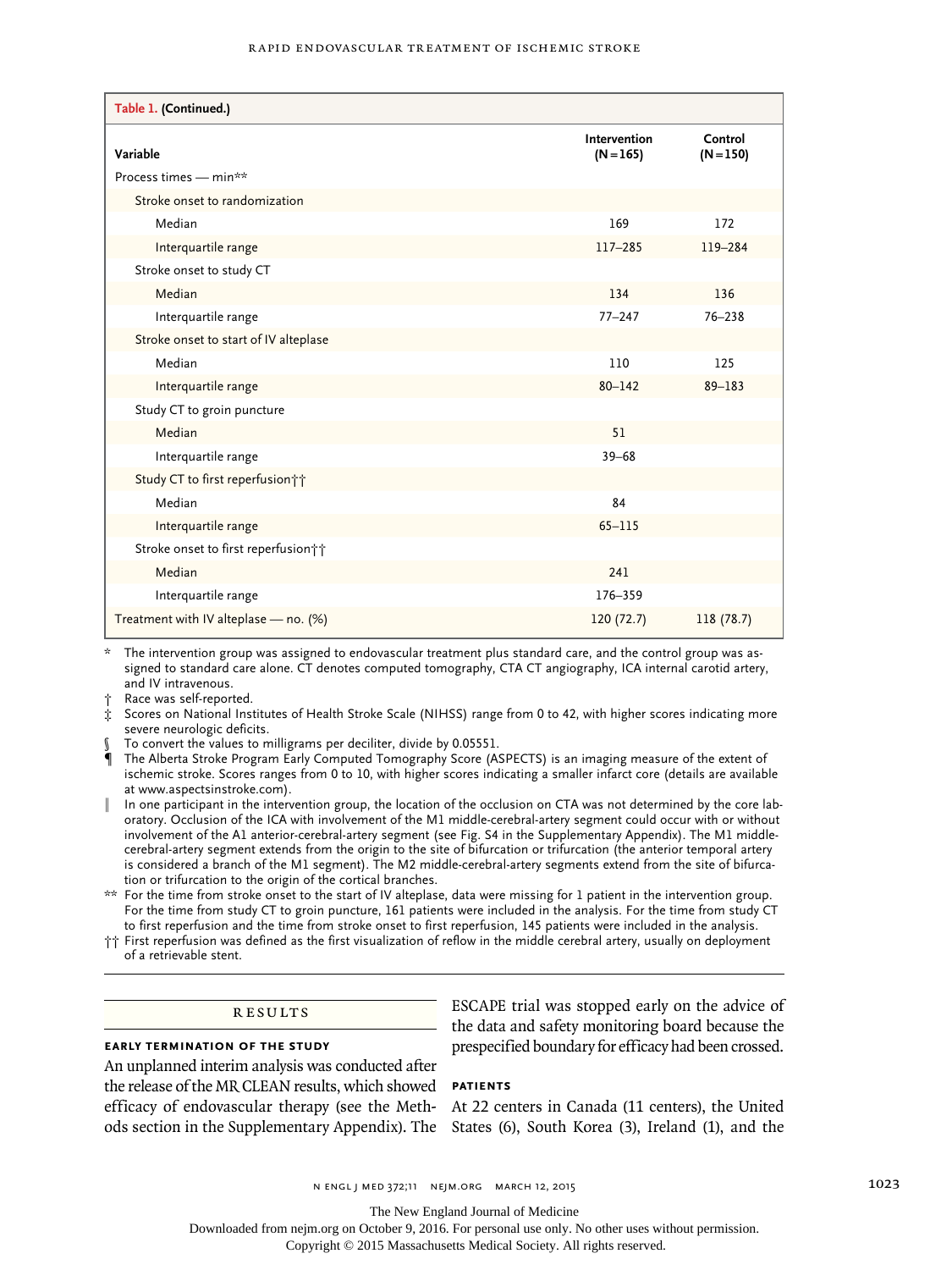

**Figure 1. Scores on the Modified Rankin Scale at 90 Days in the Intentionto-Treat Population.**

Scores on the modified Rankin scale range from 0 to 6, with 0 indicating no symptoms, 1 no clinically significant disability, 2 slight disability, 3 moderate disability, 4 moderately severe disability, 5 severe disability, and 6 death. Panel A shows the distribution of scores at 90 days in the intervention and control groups in the overall trial population. A significant difference between the intervention and control groups was noted in the overall distribution of scores (unadjusted common odds ratio, indicating the odds of improvement of 1 point on the modified Rankin scale, 2.6; 95% confidence interval, 1.7 to 3.8), favoring the intervention. Panel B shows the distribution of scores at 90 days in the intervention and control groups according to status with respect to intravenous (IV) alteplase treatment. In this analysis, there was no evidence of heterogeneity of effect (P=0.89 for interaction by the Wald test).

> United Kingdom (1), a total of 316 participants underwent randomization before the trial was stopped: 165 participants were assigned to the intervention group, 150 participants were assigned to the control group, and 1 participant was excluded owing to improper consent procedures. The trial enrolled 1.44 participants per center per month from February 2013 through October 2014. One participant in the control

group crossed over to receive endovascular treatment. In the intervention group, 14 participants did not receive any interventional therapy. Four participants (1.3%) were lost to follow-up; missing data on outcomes in these participants were not imputed (Fig. S1 in the Supplementary Appendix).

Baseline characteristics were similar in the two treatment groups (Table 1, and Table S1 in the Supplementary Appendix). Imaging protocol violations, identified by personnel who interpreted the images at the core laboratory, occurred in 26 participants (8.3%): 11 of 308 participants in whom the ASPECTS could be evaluated (3.6%) had a score of less than 6 on the ASPECTS scale, 20 of 315 participants (6.3%) had poor collateral circulation, and 14 of 315 participants (4.4%) had inappropriate target-vessel occlusion (some participants had >1 protocol violation). Collateral circulation was assessed with the use of multiphase CTA in a majority of participants. A total of 56 participants (17.8%) were enrolled with deferral of consent procedures. Monitoring of appropriate source documentation materials (with regard to informed consent, inclusion and exclusion criteria, randomization information, demographic characteristics, and assessments at baseline [NIHSS score and Barthel Index score] and at day 90 [modified Rankin score, NIHSS score, and Barthel Index score]) was completed for all randomly assigned participants.

### **primary outcome**

Analysis of the primary end point showed a common odds ratio (indicating the odds of improvement of 1 point on the modified Rankin scale) of 2.6 (95% confidence interval [CI], 1.7 to 3.8) favoring the intervention (P<0.001) (Fig. 1A and Table 2). The median 90-day modified Rankin score was 2 in the intervention group and 4 in the control group (P<0.001). The proportion of patients with a modified Rankin score of 0 to 2 at 90 days was 53.0% in the intervention group and 29.3% in the control group (rate ratio, 1.8; 95% CI, 1.4 to 2.4; P<0.001). Mortality at 90 days was 10.4% in the intervention group and 19.0% in the control group (rate ratio, 0.5; 95% CI, 0.3 to 1.0;  $P = 0.04$ ) (Fig. S5 in the Supplementary Appendix). The rate of symptomatic intracerebral hemorrhage was 3.6% in the intervention group and 2.7% in the control group (rate ratio, 1.4; 95% CI, 0.4 to 4.7;  $P = 0.75$ ). Device-related or procedural complications were observed in 18 patients: 4 had a

The New England Journal of Medicine

Downloaded from nejm.org on October 9, 2016. For personal use only. No other uses without permission.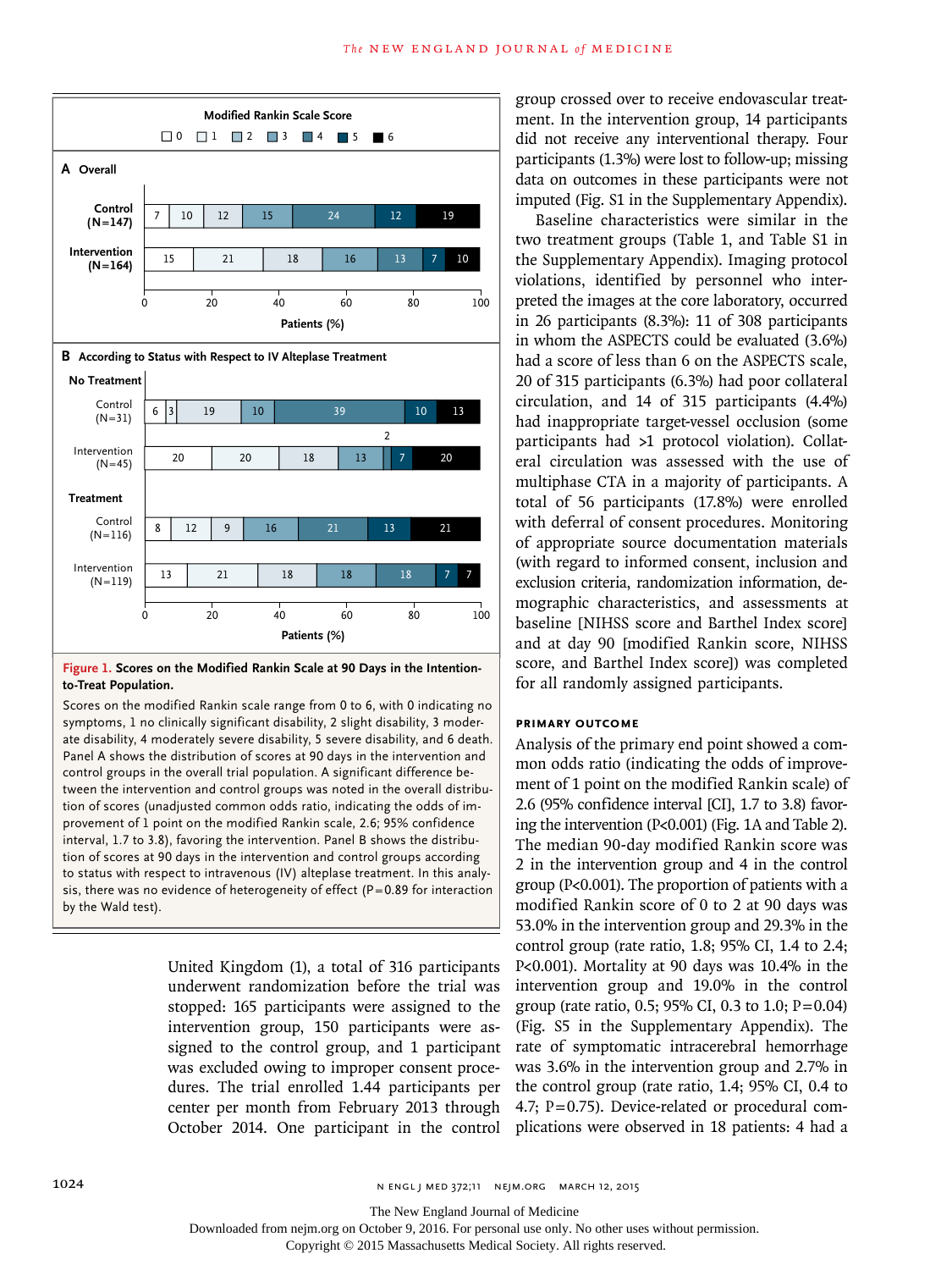| Table 2. Primary and Secondary Efficacy Outcomes.                                           |                             |                        |                                |                            |                                     |                                     |
|---------------------------------------------------------------------------------------------|-----------------------------|------------------------|--------------------------------|----------------------------|-------------------------------------|-------------------------------------|
| Outcome                                                                                     | Intervention<br>$(N = 165)$ | Control<br>$(N = 150)$ | <b>Difference</b><br>(95% CI)* | <b>Effect</b><br>Variable  | <b>Unadjusted Value</b><br>(95% CI) | <b>Adjusted Value</b><br>(95% CI) † |
| Primary outcome: modified Rankin<br>score at 90 days:                                       |                             |                        |                                | Common<br>odds ratio       | $2.6(1.7-3.8)$                      | $3.1(2.0-4.7)$                      |
| Modified Rankin score of 0-2 at<br>90 days — no./total no. $(\%)$                           | 87/164 (53.0)               | 43/147 (29.3)          | $23.8(13.2 - 34.4)$            | Rate ratio                 | $1.8(1.4-2.4)$                      | $1.7(1.3-2.2)$                      |
| NIHSS score of $0-2$ at 90 days $-$<br>no./total no. $(%)$                                  | 79/153 (51.6)               | 31/134(23.1)           | $28.4(17.8-39.2)$              | Rate ratio                 | $2.2(1.6-3.2)$                      | $2.1(1.5-3.0)$                      |
| Barthel Index score of 95-100 at<br>90 days — no./total no. $(\%) \P$                       | 94/163 (57.7)               | 49/146 (33.6)          | 24.1 (13.3–34.9)               | Rate ratio                 | $1.7(1.3-2.2)$                      | $1.7(1.3-2.2)$                      |
| TICI score of 2b or 3 at final angio-<br>gram — no./total no. $(\%)$                        | 113/156 (72.4)              |                        |                                |                            |                                     |                                     |
| Modified AOL score of 2 or $3$ –<br>no./total no. (%)**                                     |                             | 43/138 (31.2)          |                                |                            |                                     |                                     |
| NIHSS score at 24 hours - median<br>(interquartile range) † †                               | $6(3-14)$                   | $13(6-18)$             |                                | <b>Beta</b><br>coefficient | $4.0(2.2 - 5.8)$                    | $4.1(2.6-5.6)$                      |
| NIHSS score at 90 days - median<br>(interquartile range) † †                                | $2(1-8)$                    | $8(3-19)$              |                                | Beta<br>coefficient        | $6.5(3.2-9.8)$                      | $6.5(3.5-9.6)$                      |
| EQ-5D visual-analogue scale score<br>at 90 days - median (inter-<br>quartile range) † † ± ± | $80(60 - 90)$               | $65(50-80)$            |                                | <b>Beta</b><br>coefficient | $9.4(3.5-15.2)$                     | $9.9(3.8 - 16.0)$                   |

Differences (intervention group − control group) are shown as percentage points.

† Adjusted estimates were calculated with the use of multiple regression analyses. Estimates were adjusted for age, sex, baseline NIHSS score, baseline ASPECTS, occlusion location, and status with respect to intravenous alteplase treatment, as prespecified in the protocol and statistical analysis plan.

‡ The primary analysis involved 164 participants in the intervention group and 147 participants in the control group. Scores on the modified Rankin scale of functional disability range from 0 (no symptoms) to 6 (death). The common odds ratio was estimated from an ordinal logistic-regression model and indicates the odds of improvement of 1 point on the modified Rankin scale, with a common odds ratio greater than 1 favoring the intervention. The proportional odds assumption was tested and found to be valid.

§ A modified Rankin score of 0 to 2 indicates functional independence.

The Barthel Index is an ordinal scale for measuring performance of activities of daily living. Scores range from 0 to 100, with 0 indicating severe disability and 95 or 100 no disability that interferes with daily activities.

‖ A Thrombolysis in Cerebral Infarction (TICI) score of 2b or 3 indicates successful reperfusion (see Table S3 in the Supplementary Appendix).

 $\hat{*}\hat{*}$  A modified Arterial Occlusive Lesion (AOL) score of 2 or 3 indicates partial or complete recanalization (see Table S3 in the Supplementary Appendix).

†† Treatment effect was estimated with the use of simple linear regression.

‡‡ The EuroQoL Group 5-Dimension Self-Report Questionnaire (EQ-5D) visual-analogue scale is a continuous scale measure of self-reported quality of life. Scores range from 0 to 100, with 0 indicating the worst possible quality of life and 100 the best possible quality of life.

serious adverse event and 14 had a nonserious adverse event (Table 3, and Table S2 in the Supplementary Appendix).

#### **secondary outcomes and subgroup analyses**

Secondary clinical and imaging end points favored the intervention group. The rate of patients with a score on the Barthel Index of 95 to 100 at 90 days was 57.7% in the intervention group versus 33.6% in the control group, the rate of patients with a 90-day NIHSS score of 0 to 2 was 51.6% versus 23.1%, and the median 90-day score on the EuroQoL Group 5-Dimension Self-Report Questionnaire (EQ-5D) visual-analogue scale (range, 0 to 100, with higher scores indicating better quality of life) was 80 versus 65 (Table 2).

There was no evidence of heterogeneity of effect across any of the prespecified subgroups (defined according to age, sex, baseline NIHSS score, baseline ASPECTS, occlusion location, and status with respect to alteplase treatment) or according to the presence or absence of cervical carotid occlusion. All variables showed a direction of effect in favor of the intervention (Fig. 2, and Fig. S6 in the Supplementary Appendix). However, the absolute proportion of good outcomes varied substantially according to subgroup (Fig. 1B, and Fig. S7 in the Supplementary Appendix).

The New England Journal of Medicine

Downloaded from nejm.org on October 9, 2016. For personal use only. No other uses without permission.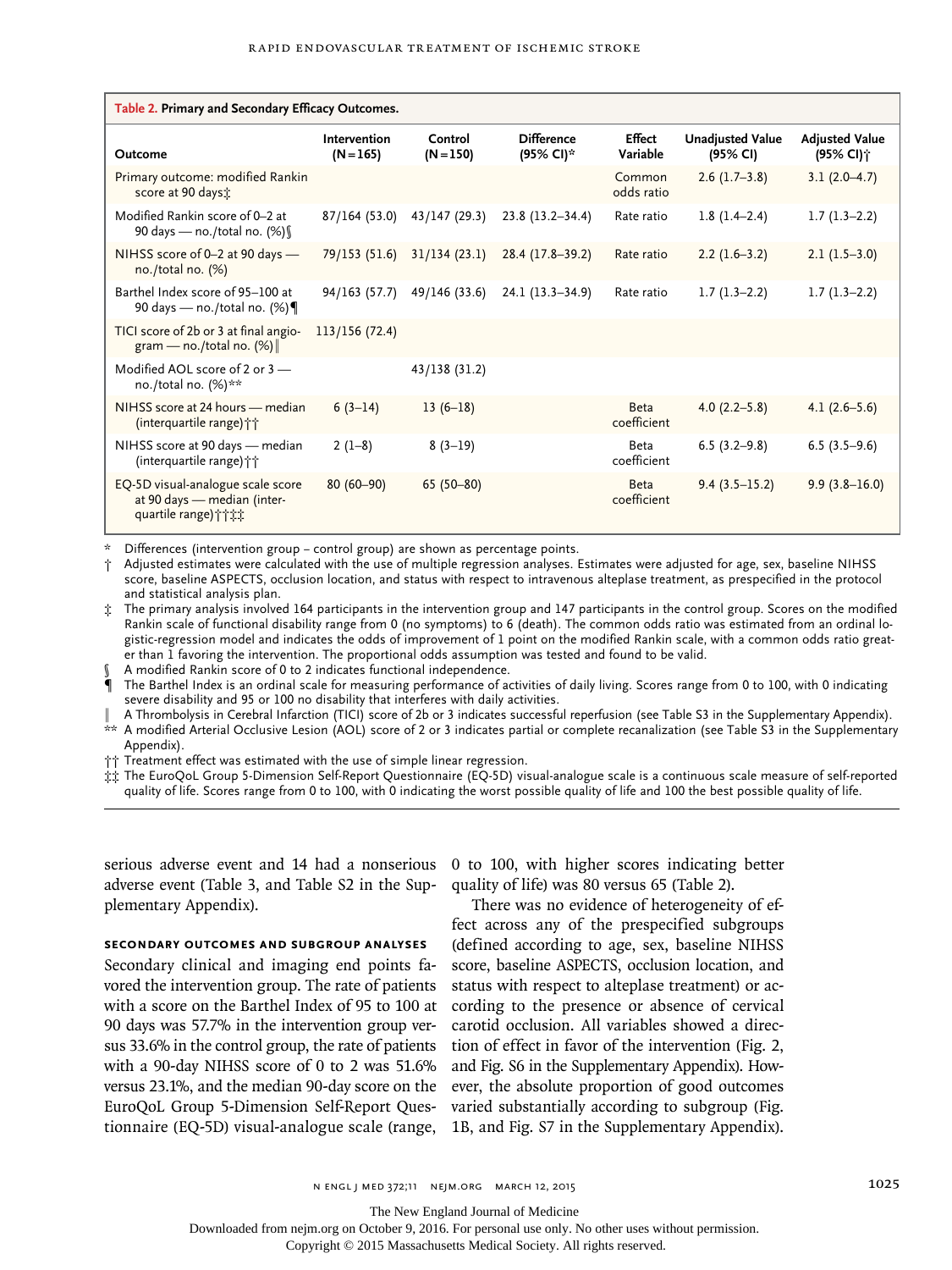|  | Table 3. Reported Serious Adverse Events. |
|--|-------------------------------------------|
|--|-------------------------------------------|

| Event                                                                | Intervention<br>$(N = 165)$ | Control<br>$(N = 150)$ | <b>Difference</b><br>(95% CI)* | <b>Rate Ratio</b><br>(95% CI) | <b>Adjusted Rate Ratio</b><br>(95% CI) † |
|----------------------------------------------------------------------|-----------------------------|------------------------|--------------------------------|-------------------------------|------------------------------------------|
| Death — no./total no. $(%)$                                          | 17/164 (10.4)               | 28/147 (19.0)          | 8.6 (0.8 to 16.6)              | $0.5$ (0.3 to 1.0)            | $0.5$ (0.3 to 0.8)                       |
| Large or malignant middle-cerebral-<br>artery stroke - no. $(\%)\pm$ | 8(4.8)                      | 16(10.7)               | 5.8 (0.1 to 11.7)              | $0.5$ (0.2 to 1.0)            | $0.3$ (0.1 to 0.7)                       |
| Symptomatic intracerebral hemorrhage<br>— no. (%)‡∫                  | 6(3.6)                      | 4(2.7)                 | 1.0 $(-2.9 \text{ to } 4.8)$   | 1.4 $(0.4 \text{ to } 4.7)$   | 1.2 $(0.3 \text{ to } 4.6)$              |
| Hematoma at access site – no. $(\%) \P$                              | 3(1.8)                      | 0                      |                                |                               |                                          |
| Perforation of the middle cerebral<br>artery — no. $(\%)$            | 1(0.6)                      | 0                      |                                |                               |                                          |

\* Differences (intervention group − control group) are shown as percentage points.

† Adjusted estimates were calculated with the use of multiple regression analyses. Estimates were adjusted for age, sex, baseline NIHSS score,

baseline ASPECTS, occlusion location, and status with respect to intravenous alteplase treatment, as prespecified in the protocol and statistical analysis plan.

‡ Two hemicraniectomy procedures were performed. The indications for hemicraniectomy were malignant middle-cerebral-artery ischemic stroke (one patient in the control group) and symptomatic intracerebral hemorrhage (one patient in the intervention group).

§ Symptomatic intracerebral hemorrhage was clinically determined at the study site.

¶Hematoma occurred in two participants at the site of groin puncture. Neck hematoma occurred in the single participant in whom direct carotid access was used, after femoral access was unsuccessful.

> A total of 49 patients underwent randomization 6 or more hours after stroke onset; in the analysis of a modified Rankin score of 0 to 2 at 90 days, the direction of effect favored the intervention in these patients (rate ratio, 1.7; 95% CI, 0.7 to 4.0), but the between-group difference was not significant.

> Of 165 participants assigned to the intervention group, 151 (91.5%) underwent endovascular treatment, and 120 (72.7%) received intravenous alteplase. General anesthesia was used in 15 participants (9.1%). Retrievable stents were used in 130 of the 151 participants (86.1%) who underwent an endovascular procedure; 100 of these 130 participants (77.0%) received a Solitaire stent (Covidien). In the intervention group, the median time from symptom onset to first reperfusion was 241 minutes (interquartile range, 176 to 359), the median time from study CT to first reperfusion was 84 minutes (interquartile range, 65 to 115), and the median time from groin puncture to first reperfusion was 30 minutes (interquartile range, 18 to 46). Successful reperfusion (as defined by a core-laboratory–adjudicated Thrombolysis in Cerebral Infarction [TICI] score of 2b or 3, indicating complete filling of the expected vascular territory) was observed in 113 of 156 participants (72.4%) in the intervention group: 79 of 112 participants (70.5%) who received intravenous alteplase and 34 of 44 participants (77%) who did not. (For details on the TICI scale, see Table 3 in the Supplementary Appendix.)

In the control group, follow-up CTA was performed in 138 participants (median time from symptom onset to follow-up CTA, 425 minutes [interquartile range, 355 to 564]). Successful recanalization (as defined by a core-laboratory– adjudicated modified Arterial Occlusive Lesion score of 2 or 3 on CTA, indicating partial or complete recanalization of the occluded artery) was observed in 43 of 138 participants (31.2%): 41 of 110 (37.3%) who received intravenous alteplase and 2 of 28 (7%) who did not. (For details on the modified Arterial Occlusive Lesion scale, see Table S3 in the Supplementary Appendix.)

## Discussion

We found that among participants with acute ischemic stroke with a small infarct core, a proximal intracranial occlusion in the anterior circulation, and moderate-to-good intracranial collateral circulation, rapid endovascular treatment improved the clinical outcome and reduced mortality. The trial confirms the benefit of endovascular treatment reported recently in the MR CLEAN trial.<sup>4</sup>

The ESCAPE trial attempted to deliver rapid endovascular therapy to patients who were selected for inclusion on the basis of imaging. Post hoc analysis of the Interventional Management of Stroke (IMS) III trial and the Solitaire FR Thrombectomy for Acute Revascularization (STAR) trial showed that achieving faster reperfusion, as

The New England Journal of Medicine

Downloaded from nejm.org on October 9, 2016. For personal use only. No other uses without permission.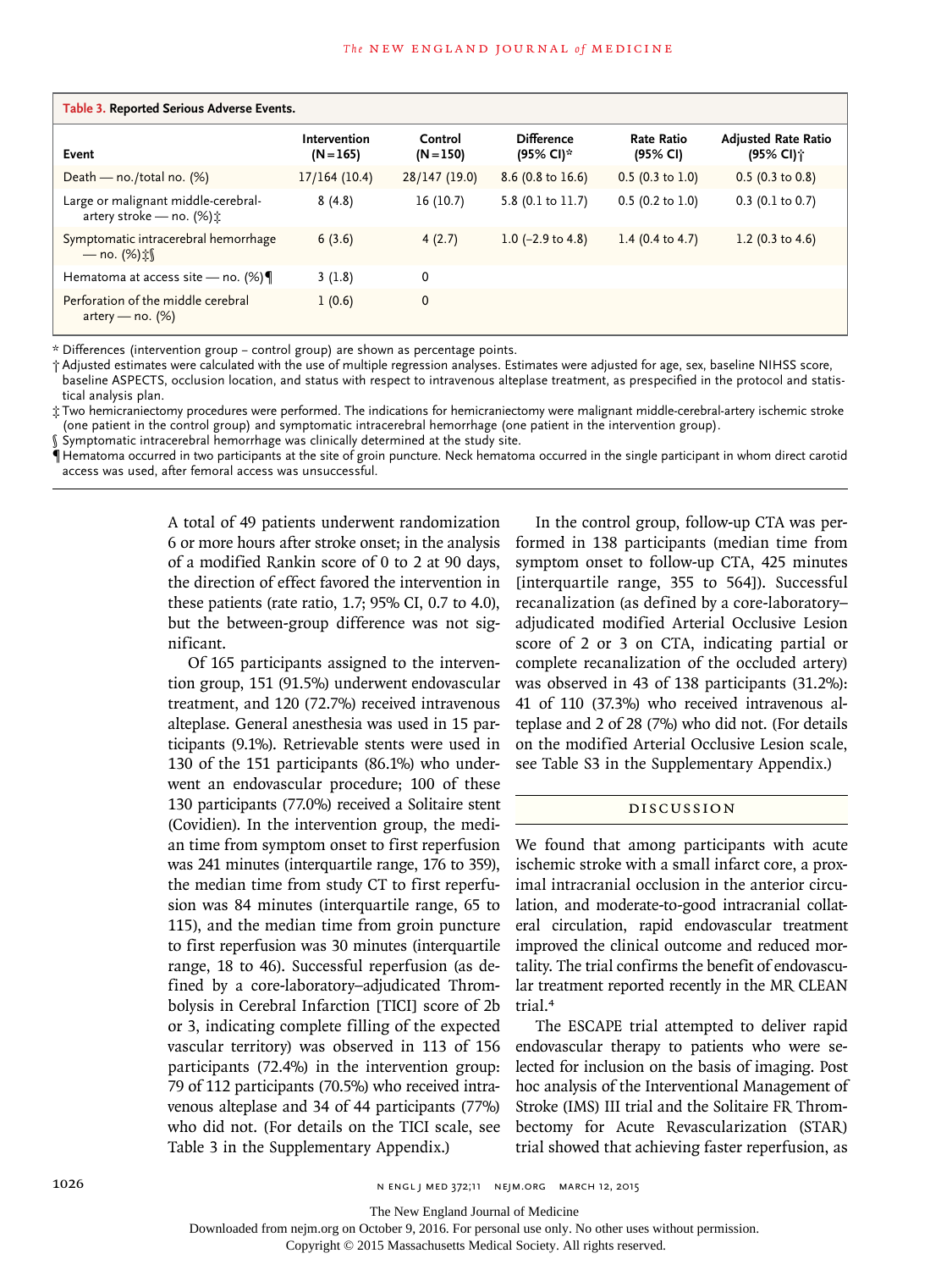| Variable                                      | Common Odds Ratio (95% CI)          |                   |
|-----------------------------------------------|-------------------------------------|-------------------|
| Age                                           |                                     |                   |
| $>80$ yr                                      |                                     | $3.0(1.3-6.8)$    |
| ≤ $80$ yr                                     |                                     | $2.7(1.7-4.3)$    |
| <b>ASPECTS</b>                                |                                     |                   |
| $8 - 10$                                      |                                     | $2.6(1.7-4.1)$    |
| < 8                                           |                                     | $2.7(1.0-7.2)$    |
| Cervical carotid occlusion                    |                                     |                   |
| Yes                                           |                                     | $9.6(2.6 - 35.5)$ |
| No                                            |                                     | $2.2(1.4-3.3)$    |
| IV alteplase                                  |                                     |                   |
| Received                                      |                                     | $2.5(1.6-4.0)$    |
| Not received                                  |                                     | $2.6(1.1-5.9)$    |
| NIHSS score at baseline                       |                                     |                   |
| $6 - 19$                                      |                                     | $2.6(1.6-4.2)$    |
| >19                                           |                                     | $2.4(1.1-5.3)$    |
| Location of occlusion                         |                                     |                   |
| ICA with involvement of the M1 MCA<br>segment |                                     | $2.6(1.2-5.9)$    |
| M1 MCA segment or all M2 MCA<br>segments      |                                     | $2.7(1.7-4.4)$    |
| Time from stroke onset to randomization       |                                     |                   |
| $<$ 180 $min$                                 |                                     | $2.6(1.5-4.5)$    |
| $>180$ min                                    |                                     | $2.5(1.4-4.5)$    |
| Sex                                           |                                     |                   |
| Male                                          |                                     | $2.5(1.4-4.5)$    |
| Female                                        |                                     | $2.6(1.5-4.4)$    |
| 0                                             | $\overline{2}$<br>8<br>6<br>4<br>10 |                   |
| <b>Control Better</b>                         | <b>Intervention Better</b>          |                   |

#### **Figure 2. Subgroup Analyses.**

A forest plot shows that the difference in the primary clinical outcome (common odds ratio indicating the odds of improvement of one point on the modified Rankin scale at 90 days, analyzed with the use of ordinal logistic regression) favored the intervention group across all prespecified subgroups. The thresholds for age and National Institutes of Health Stroke Scale (NIHSS) score (range, 0 to 42, with higher scores indicating more severe neurologic deficits) were chosen at the 75th percentile, and the threshold for time from stroke onset to randomization was chosen just above the median. The threshold for the Alberta Stroke Program Early Computed Tomography Score (ASPECTS; range, 0 to 10, with higher scores indicating a smaller infarct core) was prespecified. For cervical carotid occlusion, P=0.049 for interaction by the Wald test. Other P values were greater than 0.10 for interaction. ICA denotes internal carotid artery, and MCA middle cerebral artery.

compared with slower reperfusion, was associated ished. The primary emphasis was on achieving with a better clinical outcome.<sup>16,33</sup> The ESCAPE trial achieved shorter interval times than those seen in past trials, with a median time from study noncontrast CT to first reperfusion of 84 minutes. A prespecified efficiency target for the time from noncontrast CT to reperfusion encouraged fast image acquisition and interpretation and fast decision making.16,34-37 Critical to the achievement of rapid treatment was parallel decision making and action. For example, participants in the intervention group underwent groin puncture while alteplase was being infused, and complete reperfusion was achieved in some participants before the alteplase infusion was fin-

early reperfusion.<sup>15,16,34,35</sup>

Imaging-related selection criteria focused on the population with a small infarct core at baseline, which was defined by both modest early ischemic change on noncontrast CT and moderate-to-good collateral circulation distal to the occlusion.26 A new technique of collateral assessment, multiphase CTA, was used in a majority of patients (Fig. S2 in the Supplementary Appendix).<sup>12</sup> This imaging approach resulted in a low number of imaging protocol violations and enabled the meeting of workflow time targets.

There was no evidence of heterogeneity of treatment effect across prespecified subgroups.

The New England Journal of Medicine

Downloaded from nejm.org on October 9, 2016. For personal use only. No other uses without permission.

Copyright © 2015 Massachusetts Medical Society. All rights reserved.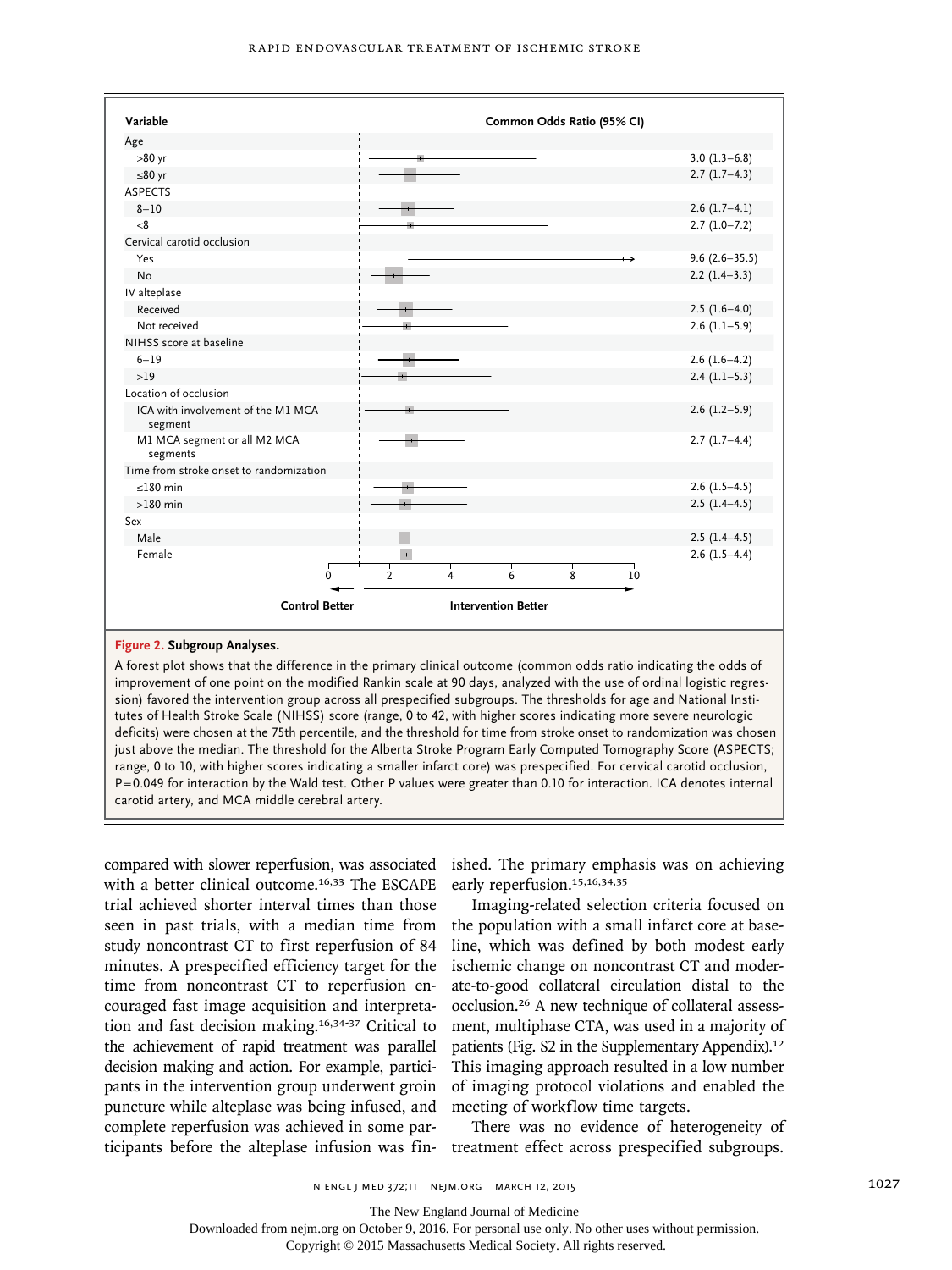Endovascular treatment appeared to benefit all ages (the oldest person enrolled in the trial was 93 years of age), both sexes, patients with moderate strokes and those with severe strokes, patients who received intravenous alteplase and those who did not, and patients with and those without occlusion in the internal carotid artery (Fig. 2, and Fig. S6 in the Supplementary Appendix). Although eligibility criteria allowed enrollment up to 12 hours after symptom onset, the median time from symptom onset to first reperfusion was 241 minutes. A total of 49 participants (15.5%) underwent randomization 6 or more hours after symptom onset, and the study was not powered to assess endovascular therapy among patients presenting 6 to 12 hours after symptom onset.

The incidence of asymptomatic hemorrhagic infarction was greater in the intervention group than in the control group (Table S2 in the Supplementary Appendix), possibly owing to early reperfusion.38 The rate of more serious parenchymal hematomas or symptomatic hemorrhage was not higher in the intervention group than in the control group. Device-related or procedural complications were uncommon.

MR CLEAN and the ESCAPE trial showed benefit and low complication rates with endovascular treatment that was performed predominantly with retrievable stents. Factors that distinguish the ESCAPE trial from MR CLEAN and prior trials of endovascular treatment for stroke include the use of imaging to exclude participants with a large infarct core and poor collateral circulation, a shorter interval from symptom onset to treatment initiation, a low rate of general anesthesia (9% in the ESCAPE trial vs. 38%

in MR CLEAN), and a higher rate of successful reperfusion (TICI score of 2b or 3). The longer time from alteplase administration to randomization (approximately 114 minutes) in MR CLEAN indicated that most patients underwent randomization after the alteplase infusion was completed.4 These differences may account for the higher proportions of good outcomes and the larger effect size observed in the ESCAPE trial.

There are limitations of our study. First, we purposefully did not require screening logs (which tend to yield poor-quality data) and cannot provide an estimate of how many patients were ineligible on the basis of imaging criteria. Second, a majority of participants were enrolled at selected endovascular centers that are capable of implementing efficient workflow and imaging processes. This level of efficiency and expertise is not currently widespread, which limits the immediate generalizability of our results. Although the time targets used in our trial may appear daunting, the history of intervention for acute coronary syndromes suggests that such efficiency in workflow is widely attainable.<sup>35,39,40</sup>

In conclusion, the ESCAPE trial, in which fast and efficient workflow, innovative imaging, and effective thrombectomy devices were used, provides evidence of the benefit of endovascular treatment in patients with moderate-to-severe ischemic stroke.

Supported by Covidien through an unrestricted grant to the University of Calgary. Also supported by the University of Calgary (Hotchkiss Brain Institute, the Department of Clinical Neurosciences and Calgary Stroke Program, and the Department of Radiology), Alberta Innovates–Health Solutions, the Heart and Stroke Foundation of Canada, and Alberta Health Services.

Disclosure forms provided by the authors are available with the full text of this article at NEJM.org.

#### **Appendix**

The New England Journal of Medicine

Downloaded from nejm.org on October 9, 2016. For personal use only. No other uses without permission.

The authors' full names and academic degrees are as follows: Mayank Goyal, M.D., Andrew M. Demchuk, M.D., Bijoy K. Menon, M.D., Muneer Eesa, M.D., Jeremy L. Rempel, M.D., John Thornton, M.D., Daniel Roy, M.D., Tudor G. Jovin, M.D., Robert A. Willinsky, M.D., Biggya L. Sapkota, M.B., B.S., Dar Dowlatshahi, M.D., Ph.D., Donald F. Frei, M.D., Noreen R. Kamal, M.D., Walter J. Montanera, M.D., Alexandre Y. Poppe, M.D., C.M., Karla J. Ryckborst, R.N., Frank L. Silver, M.D., Ashfaq Shuaib, M.D., Donatella Tampieri, M.D., David Williams, M.B., Ph.D., Oh Young Bang, M.D., Ph.D., Blaise W. Baxter, M.D., Paul A. Burns, M.B., Ch.B., M.D., Hana Choe, M.D., Ji-Hoe Heo, M.D., Ph.D., Christine A. Holmstedt, D.O., Brian Jankowitz, M.D., Michael Kelly, M.D., Ph.D., Guillermo Linares, M.D., Jennifer L. Mandzia, M.D., Ph.D., Jai Shankar, M.D., Sung-Il Sohn, M.D., Richard H. Swartz, Ph.D., Philip A. Barber, M.B., Ch.B., M.D., Shelagh B. Coutts, M.B., Ch.B., M.D., Eric E. Smith, M.D., M.P.H., William F. Morrish, M.D., Alain Weill, M.D., Suresh Subramaniam, M.D., Alim P. Mitha, M.D., John H. Wong, M.D., Mark W. Lowerison, M.Sc., Tolulope T. Sajobi, Ph.D., and Michael D. Hill, M.D.

The authors' affiliations are as follows: the Departments of Radiology (M.G., B.K.M., M.E., P.A. Barber, W.F.M., M.D.H.), Clinical Neurosciences (M.G., A.M.D., B.K.M., N.R.K., K.J.R., P.A. Barber, S.B.C., E.E.S., S.S., A.P.M., J.H.W., M.D.H.), and Community Health Sciences (E.E.S., T.T.S., M.D.H.), the Hotchkiss Brain Institute (M.G., A.M.D., B.K.M., N.R.K., P.A. Barber, S.B.C., E.E.S., A.P.M., J.H.W., M.D.H.), and the Clinical Research Unit (M.W.L.), University of Calgary, Calgary, AB, the Departments of Neurosurgery (J.L.R.) and Medicine (Neurology) (A.S.), University of Alberta, Edmonton, the Departments of Radiology (D.R., A.W.) and Neurosciences (A.Y.P.), University of Montreal, and the Montreal Neurological Institute (D.T.), Montreal, the Department of Medical Imaging (R.A.W.) and Division of Neurology, Department of Medicine, Toronto Western Hospital (F.L.S.), the Department of Medical Imaging, St. Michael's Hospital (W.J.M.), and the Department of Medicine, Sunnybrook Health Sciences Centre (R.H.S.), University of Toronto, Toronto, the Department of Neurology, University of Ottawa, Ottawa (D.D.), the Department of Medical Imaging, University of Saskatch-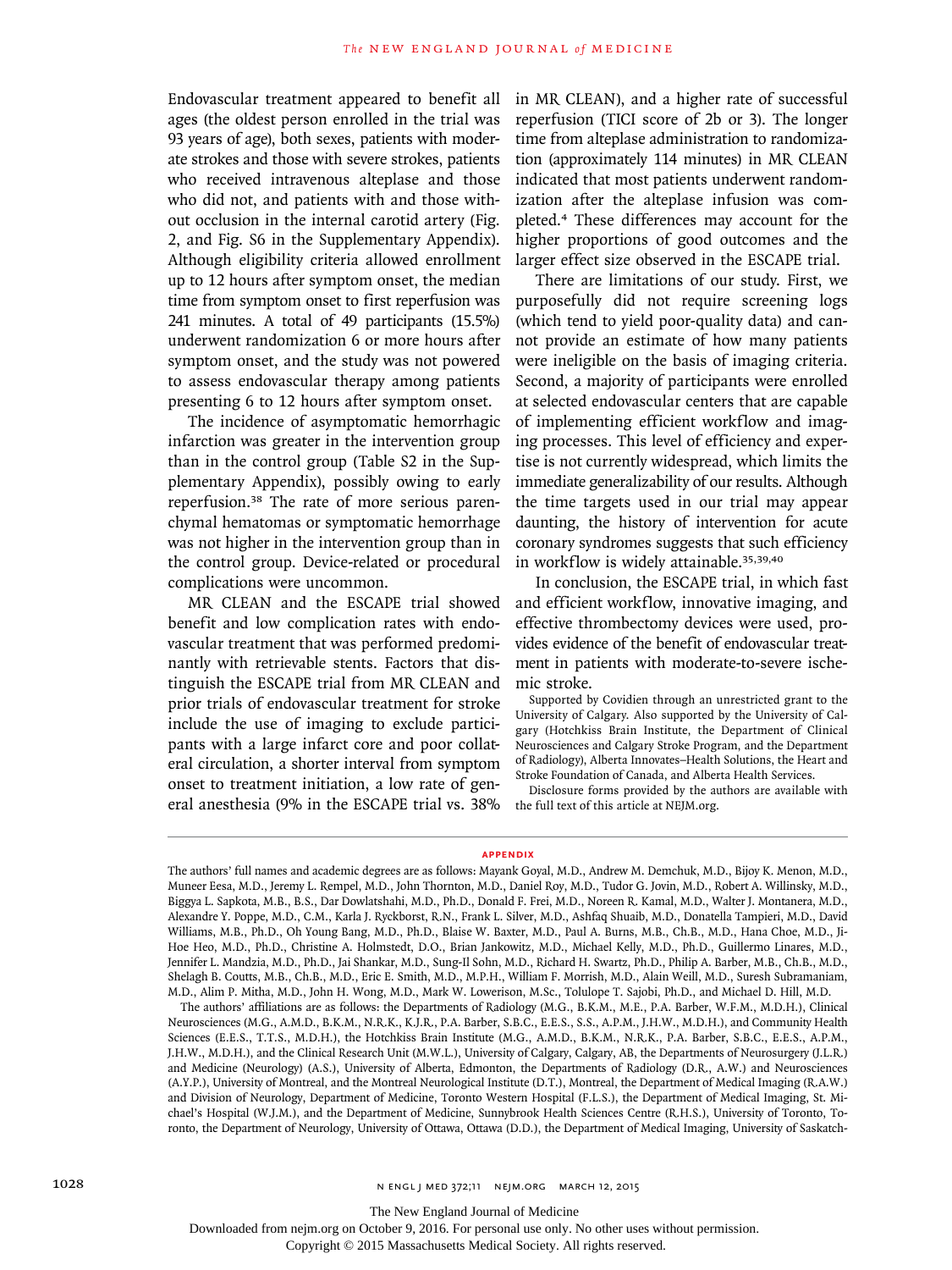ewan, Saskatoon (M.K.), the Department of Clinical Neurological Sciences, London Health Sciences Centre, London, ON (J.L.M.), and the Department of Radiology, Dalhousie University, Halifax, NS (J.S.) — all in Canada; the Departments of Neuroradiology (J.T.) and Geriatric and Stroke Medicine (D.W.), Beaumont Hospital and the Royal College of Surgeons in Ireland (D.W.) — both in Dublin; the Departments of Neurology (T.G.J.) and Neurosurgery (B.T.J.), University of Pittsburgh Medical Center, Pittsburgh, the Neurosciences Institute, Abington Memorial Hospital, Abington (H.C.), and the Departments of Neurology, Neurosurgery, and Radiology, Temple University, Philadelphia (G.L.) — all in Pennsylvania; Acute Stroke Services, University of Tennessee, Chattanooga (B.L.S.), and the Department of Radiology, Erlanger Hospital (B.W.B.) — both in Chattanooga; Colorado Neurological Institute, Engelwood (D.F.F.); the Department of Neurology, Samsung Medical Center (O.Y.B.), and the Department of Neurology, Yonsei University College of Medicine (J.-H.H.), Seoul, and the Department of Neurology, Dongsan Medical Center, Keimyung University, Daegu (S.-I.S.) — all in South Korea; the Department of Neuroradiology, Royal Victoria Hospital, Belfast, Northern Ireland (P.A. Burns); and the Department of Neurology, Medical University of South Carolina, Charleston (C.A.H.).

#### **References**

**1.** The National Institute of Neurological Disorders and Stroke rt-PA Stroke Study Group. Tissue plasminogen activator for acute ischemic stroke. N Engl J Med 1995;333:1581-7.

**2.** Emberson J, Lees KR, Lyden P, et al. Effect of treatment delay, age, and stroke severity on the effects of intravenous thrombolysis with alteplase for acute ischaemic stroke: a meta-analysis of individual patient data from randomised trials. Lancet 2014;384:1929-35.

**3.** Broderick JP, Palesch YY, Demchuk AM, et al. Endovascular therapy after intravenous t-PA versus t-PA alone for stroke. N Engl J Med 2013;368:893-903. [Erratum, N Engl J Med 2013;368:1265.] **4.** Berkhemer OA, Fransen PS, Beumer D, et al. A randomized trial of intraarterial treatment for acute ischemic stroke. N Engl J Med 2015;372:11-20. [Erratum, N Engl J Med 2015;372:394.]

**5.** del Zoppo GJ, Poeck K, Pessin MS, et al. Recombinant tissue plasminogen activator in acute thrombotic and embolic stroke. Ann Neurol 1992;32:78-86.

**6.** Bhatia R, Hill MD, Shobha N, et al. Low rates of acute recanalization with intravenous recombinant tissue plasminogen activator in ischemic stroke: realworld experience and a call for action. Stroke 2010;41:2254-8.

**7.** Zeumer H, Hacke W, Ringelstein EB. Local intraarterial thrombolysis in vertebrobasilar thromboembolic disease. AJNR Am J Neuroradiol 1983;4:401-4.

**8.** Furlan A, Higashida R, Wechsler L, et al. Intra-arterial prourokinase for acute ischemic stroke — the PROACT II study: a randomized controlled trial. JAMA 1999; 282:2003-11.

**9.** Ciccone A, Valvassori L. Endovascular treatment for acute ischemic stroke. N Engl J Med 2013;368:2433-4.

**10.** Kidwell CS, Jahan R, Gornbein J, et al. A trial of imaging selection and endovascular treatment for ischemic stroke. N Engl J Med 2013;368:914-23.

**11.** Demchuk AM, Goyal M, Yeatts SD, et al. Recanalization and clinical outcome of occlusion sites at baseline CT angiography in the Interventional Management of Stroke III trial. Radiology 2014;273:202-10. **12.** Menon BK, d'Esterre CD, Qazi EM, et al. Multiphase CT angiography: a new

tool for the imaging triage of patients with acute ischemic stroke. Radiology 2015 January 29 [Epub ahead of print]. **13.** von Kummer R, Meyding-Lamadé U, Forsting M, et al. Sensitivity and prognostic value of early CT in occlusion of the middle cerebral artery trunk. AJNR Am J Neuroradiol 1994;15:9-15.

**14.** Yoo AJ, Chaudhry ZA, Nogueira RG, et al. Infarct volume is a pivotal biomarker after intra-arterial stroke therapy. Stroke 2012;43:1323-30.

**15.** Goyal M, Almekhlafi MA, Fan L, et al. Evaluation of interval times from onset to reperfusion in patients undergoing endovascular therapy in the Interventional Management of Stroke III trial. Circulation 2014;130:265-72.

**16.** Menon BK, Almekhlafi MA, Pereira VM, et al. Optimal workflow and processbased performance measures for endovascular therapy in acute ischemic stroke: analysis of the Solitaire FR Thrombectomy for Acute Revascularization study. Stroke 2014;45:2024-9.

**17.** Saver JL, Jahan R, Levy EI, et al. Solitaire Flow Restoration Device versus the Merci Retriever in patients with acute ischaemic stroke (SWIFT): a randomised, parallel-group, non-inferiority trial. Lancet 2012;380:1241-9.

**18.** Nogueira RG, Lutsep HL, Gupta R, et al. Trevo versus Merci retrievers for thrombectomy revascularisation of large vessel occlusions in acute ischaemic stroke (TREVO 2): a randomised trial. Lancet 2012;380:1231-40. [Erratum, Lancet 2012; 380:1230.]

**19.** Pereira VM, Gralla J, Davalos A, et al. Prospective multicenter single-arm study of mechanical thrombectomy using Solitaire Flow Restoration in acute ischemic stroke. Stroke 2013;44:2802-7.

**20.** Demchuk AM, Goyal M, Menon BK, et al. Endovascular treatment for Small Core and Anterior circulation Proximal occlusion with Emphasis on minimizing CT to recanalization times (ESCAPE) trial: methodology. Int J Stroke 2014 December 25 (Epub ahead of print).

**21.** Goyal M, Shamy M, Menon BK, et al. Endovascular stroke trials: why we must enroll all eligible patients. Stroke 2013; 44:3591-5.

**22.** Zhao W, Hill MD, Palesch Y. Minimal

sufficient balance — a new strategy to balance baseline covariates and preserve randomness of treatment allocation. Stat Methods Med Res 2012 January 26 (Epub ahead of print).

**23.** Barber PA, Demchuk AM, Zhang J, Buchan AM. Validity and reliability of a quantitative computed tomography score in predicting outcome of hyperacute stroke before thrombolytic therapy. Lancet 2000;355:1670-4. [Erratum, Lancet 2000;355:2170.]

**24.** Puetz V, Dzialowski I, Hill MD, Demchuk AM. The Alberta Stroke Program Early CT Score in clinical practice: what have we learned? Int J Stroke 2009;4:354- 64.

**25.** Nambiar V, Sohn SI, Almekhlafi MA, et al. CTA collateral status and response to recanalization in patients with acute ischemic stroke. AJNR Am J Neuroradiol 2014;35:884-90.

**26.** von Kummer R, Bourquain H, Bastianello S, et al. Early prediction of irreversible brain damage after ischemic stroke at CT. Radiology 2001;219:95-100. **27.** Demchuk AM, Menon B, Goyal M. Imaging-based selection in acute ischemic stroke trials — a quest for imaging sweet spots. Ann N Y Acad Sci 2012; 1268:63-71.

**28.** Parsons MW, Christensen S, McElduff P, et al. Pretreatment diffusion- and perfusion-MR lesion volumes have a crucial influence on clinical response to stroke thrombolysis. J Cereb Blood Flow Metab 2010;30:1214-25.

**29.** Elm JJ, Palesch Y, Easton JD, et al. Screen failure data in clinical trials: are screening logs worth it? Clin Trials 2014;11:467-72.

**30.** Lindsay P, Bayley M, Hellings C, Hill M, Woodbury E, Phillips S. Canadian best practice recommendations for stroke care (updated 2008). CMAJ 2008;179:Suppl: S1-S25.

**31.** Jauch EC, Saver JL, Adams HP Jr, et al. Guidelines for the early management of patients with acute ischemic stroke: a guideline for healthcare professionals from the American Heart Association/ American Stroke Association. Stroke 2013;44:870-947.

**32.** Hong KS, Saver JL. Quantifying the value of stroke disability outcomes: WHO

The New England Journal of Medicine

Downloaded from nejm.org on October 9, 2016. For personal use only. No other uses without permission.